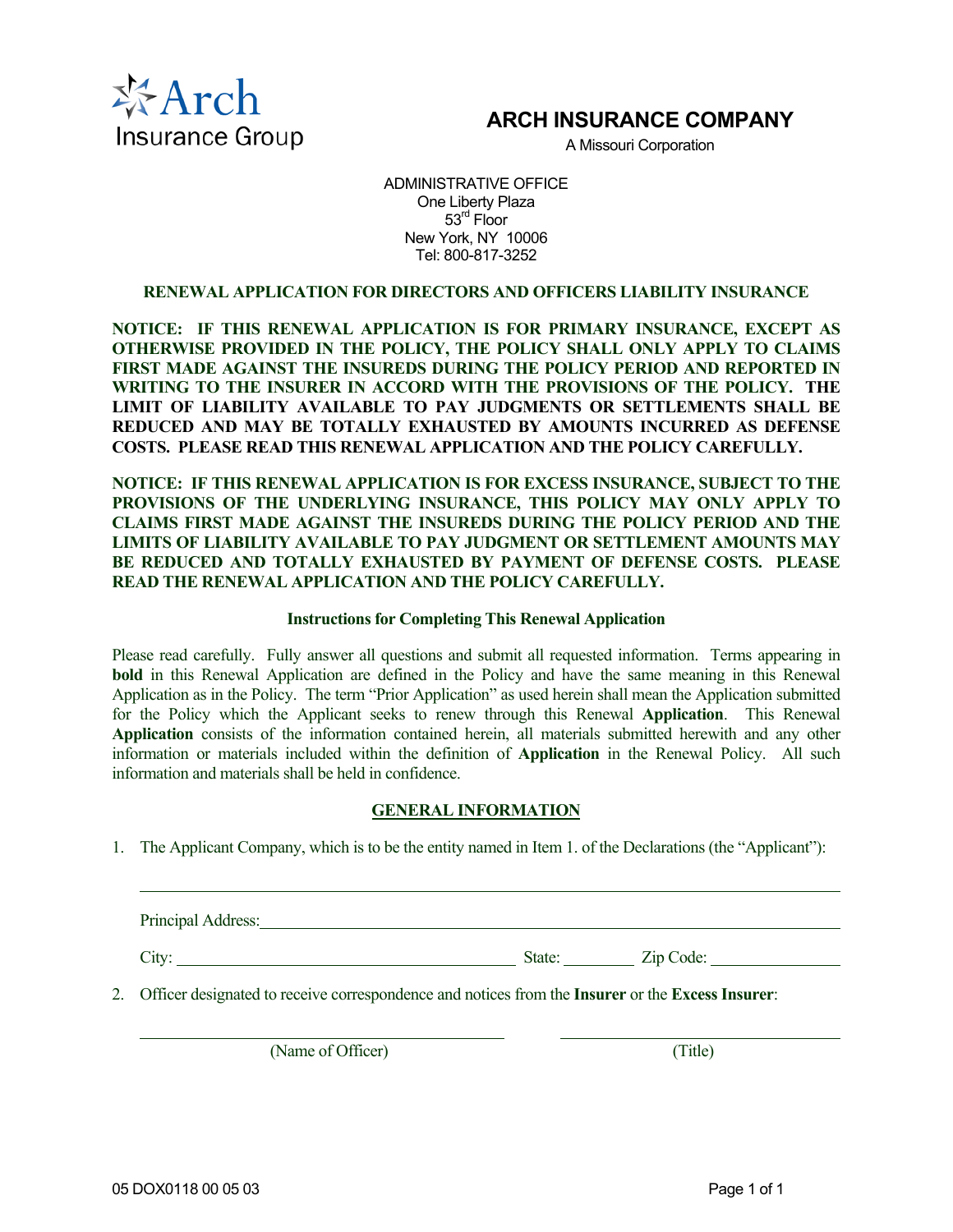# **STOCK OWNERSHIP**

- 1. Total number of Applicant's common shares outstanding:
- 2. Total number of Applicant's common shareholders:
- 3. Give names and percentage ownership of any shareholders who hold, directly, beneficially, or as an affiliated group, 5% or more of the Applicant's common shares outstanding:

- 4. Please list the number of common shares of Applicant or any **Subsidiary** sold (directly or beneficially) by each director and officer of the Applicant or any **Subsidiary** since the execution of the Prior Application:
	- a. Did the Applicant or any **Subsidiary** repurchase shares directly from its directors and officers in the past 12 months? \_\_\_ Yes \_\_\_ No (If "Yes", please attach details).
	- b. If "Yes", were such shares purchased at the then current market value? \_\_\_ Yes \_\_\_ No

# **ANNOUNCED CHANGES**

- 1. Has the Applicant or any **Subsidiary** publicly revealed since the execution of the Prior Application, or does it presently contemplate that within the proposed Policy Period it will be involved in, any:
	- a. acquisition, consolidation or merger with any other entity? \_\_\_ Yes \_\_\_ No
	- b. tender offer, acquisition or disposition of any securities, assets or interest in any other corporation, partnership, or joint venture? \_\_\_ Yes \_\_\_ No
	- c. sale, distribution or divestiture of any assets or securities other than in the ordinary course of business? Yes No
	- d. bankruptcy proceeding or legal or financial reorganization or arrangement with creditors under federal or state law? \_\_\_ Yes \_\_\_ No

If Yes to any question in (a) through (d) above:

Please attach complete details.

- Has the Board of Directors approved such action(s)? \_\_\_ Yes \_\_\_ No
- Has such action(s) been submitted to the shareholders for approval? \_\_\_ Yes \_\_ No
- 2. Has the Applicant or any **Subsidiary** filed since the execution of the Prior Application, or does it contemplate filing within the next 12 months, any registration statement with any government authority for a public offering or private placement of securities? Yes No (If "Yes", please provide applicable prospectus or offering memorandum, if available, and if unavailable please provide complete details).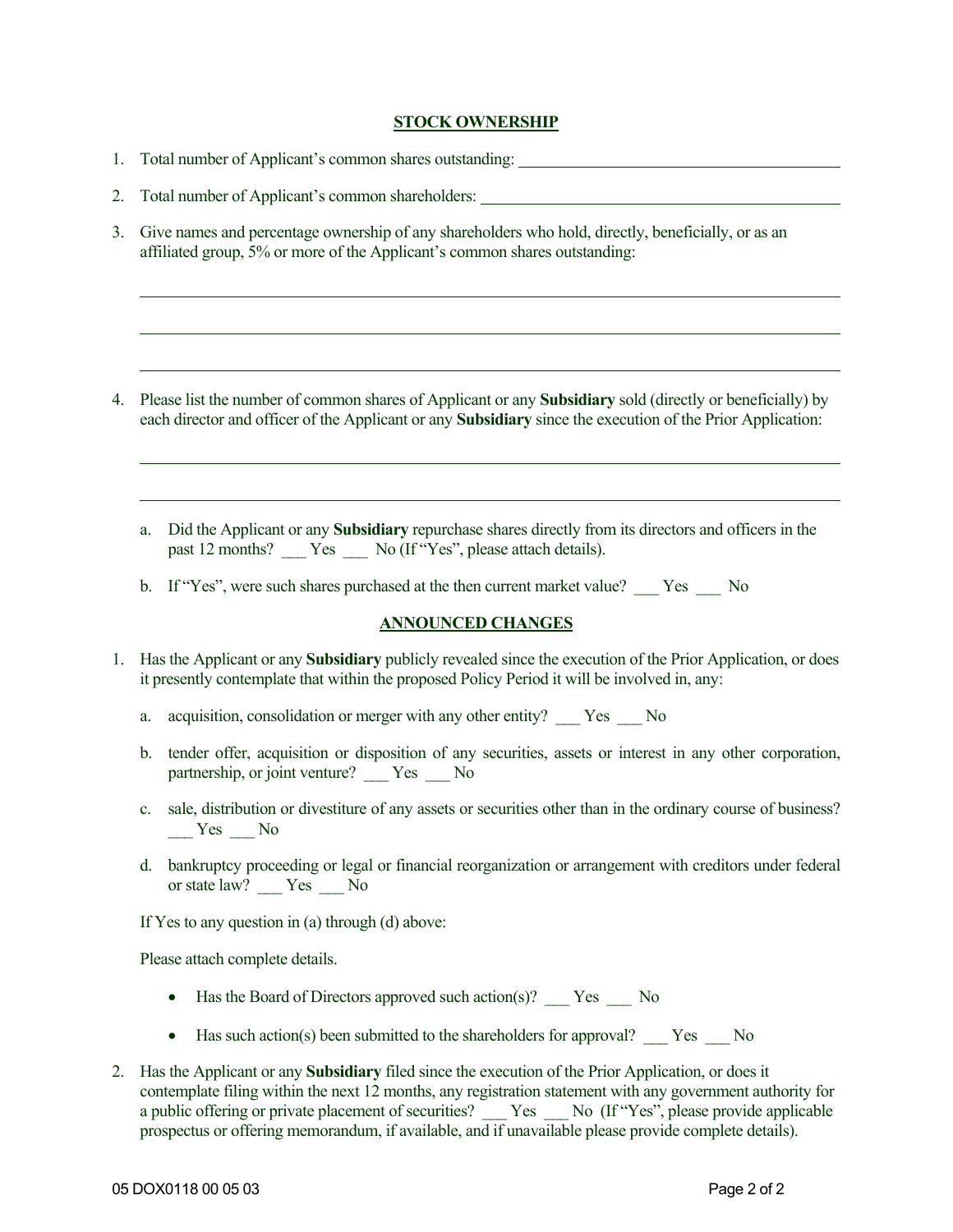# **PAST ACTIVITIES**

- 1. Since the execution of the Prior Application, have the Applicant's outside auditors stated that there are any material weaknesses in the Applicant's system of internal controls? \_\_\_ Yes \_\_\_ No
- 2. Since the execution of the Prior Application, has the Applicant:
	- a. changed independent auditors? Yes No
	- b. restated its financial statements? \_\_\_ Yes \_\_\_ No
	- c. had any changes in the Board of Directors or Senior Management? \_\_\_ Yes \_\_\_ No
- 3. Does any proposed **Insured** have knowledge of any matter which may cause the Applicant or any **Subsidiary** to restate its financial statements during the proposed renewal Policy Period? \_\_\_ Yes \_\_\_ No
- 4. Since the execution of the Prior Application, has the Applicant or any **Subsidiary** or any other proposed **Insured(s)** been involved in, or are they currently involved in, or have they been threatened to be named in, any of the following:
	- a. civil or criminal action, administrative proceeding, formal or informal inquiry, questioning, probing, investigation, inspection, examination, review, whether preliminary or otherwise, by any federal, state, or local or foreign administrative agency, including but not limited to the Securities Exchange Commission? \_\_\_ Yes \_\_\_ No
	- b. anti-trust, copyright or patent litigation? Yes No
	- c. other criminal actions? \_\_\_ Yes \_\_\_ No
	- d. representative actions, class actions or derivative suits? Yes No
	- e. other material litigation? \_\_\_ Yes \_\_\_ No
	- f. **Claim** or potential **Claim** noticed under any insurance? \_\_\_ Yes \_\_\_ No

If Yes to any question in 1 through 4 above, please attach complete details including any loss payments by insurance carriers.

- 5. Since the execution of the Prior Application, did the Applicant or any **Subsidiary** engage in any transaction (other than routine transactions in the ordinary course of business) with a natural person who is related to a proposed **Insured Person** or any other organization which controls, is controlled by, is under common control with, or is otherwise affiliated with the Applicant or any **Subsidiary**, or any proposed **Insured Person**? Yes No (If "Yes", please attach details).
- 6. Since the execution of the Prior Application, has the Applicant or any **Subsidiary** terminated, rescinded, or declined any acquisition, merger, tender offer, or divestiture? Yes No (If "Yes", please attach details).
- 7. Is the Applicant or any **Subsidiary** currently or has it since the execution of the Prior Application been in material breach of any of its debt covenants, loan agreements, contractual obligations, or does it anticipate any such breach occurring in the proposed Policy Period? \_\_\_ Yes \_\_\_ No (If "Yes", please attach details).

# **MATERIALS REQUESTED**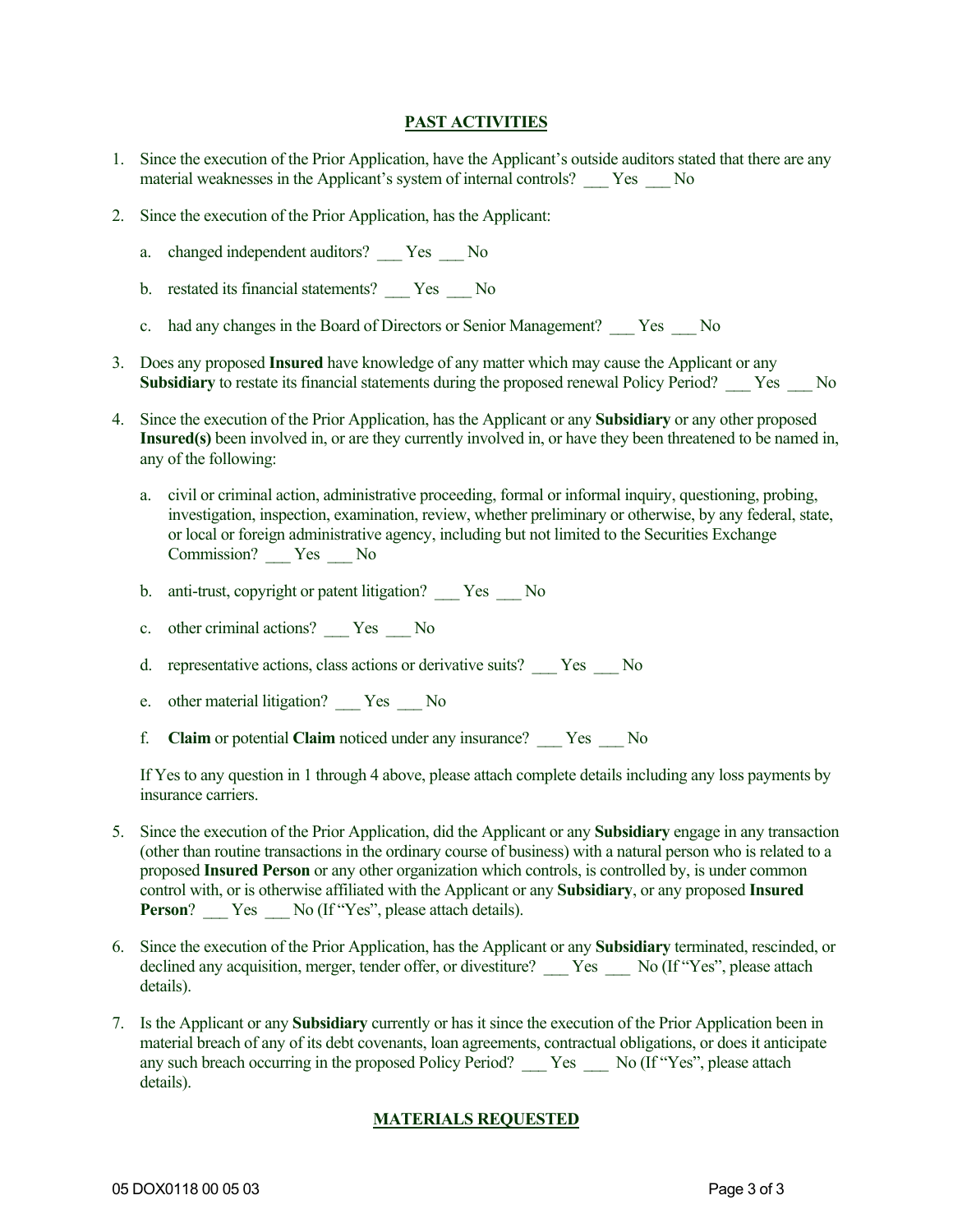As part of this Renewal **Application**, please submit the following documents amended, prepared, published or filed after submission of the Prior Application:

- 1. Audited and interim financial statements of the Applicant with any notes and schedules.
- 2. Any registration statements of the Applicant filed with the Securities Exchange Commission and any private placement memoranda.
- 3. Copies of the Applicant's by-laws and articles of incorporation relating to indemnification of proposed **Insured Persons**.
- 4. Annual report and SEC Form 10-K of the Applicant.
- 5. The prospectus for any securities offering planned or expected within the next year (if available).
- 6. The Applicant's notice to shareholders and proxy statement for both the last and next scheduled annual meeting (if available).
- 7. Most recent auditors' letter to management on internal controls and management's response.
- 8. A copy of the Applicant's internal revenue recognition policy and insider trading policy.
- 9. A list of all joint ventures, partnerships, limited partnerships, limited liability companies, or any other special purpose vehicles and/or affiliates in which the Applicant owns a direct or indirect interest or otherwise directly or indirectly controls (such entities are not to be included as **Insureds** under the Policy).

The persons signing this Renewal **Application** declare that to the best of their knowledge the statements set forth herein and the information in the materials submitted herewith are true and correct and that reasonable efforts have been made to obtain sufficient information from all proposed **Insured(s)** to facilitate the proper and accurate completion of this Renewal Application for the proposed policy. Signing of this Renewal Application does not bind the undersigned to purchase the insurance, but it is agreed that this Renewal **Application** shall be the basis of the contract should a policy be issued.

It is agreed by all concerned that the particulars and statements contained in this Renewal **Application** and the information in the materials submitted herewith or incorporated herein are true and shall be deemed material to the decision of the **Insurer** or the **Excess Insurer** to issue the insurance.

The undersigned agree that if after the date of this Renewal **Application** and prior to the effective date of any policy based on this Renewal **Application**, any occurrence, event or other circumstance should render any of the information contained in this Renewal **Application** or the information in the materials submitted herewith or incorporated herein inaccurate or incomplete, then the undersigned shall notify the **Insurer** or the **Excess Insurer** of such occurrence, event or circumstance and shall provide the **Insurer** or the **Excess Insurer** with information that would complete, update or correct such information. Any outstanding quotations may be modified or withdrawn at the sole discretion of the **Insurer** or the **Excess Insurer**.

This Renewal **Application** and any material submitted herewith shall be maintained on file by the **Insurer** or the **Excess Insurer**, shall be deemed attached as if physically attached to the proposed Policy and shall be considered as incorporated into and constituting a part of the proposed Policy.

The information requested in this Renewal **Application** is for underwriting purposes only and does not constitute notice to the **Insurer** or the **Excess Insurer** under any policy of a **Claim** or potential **Claim.** All such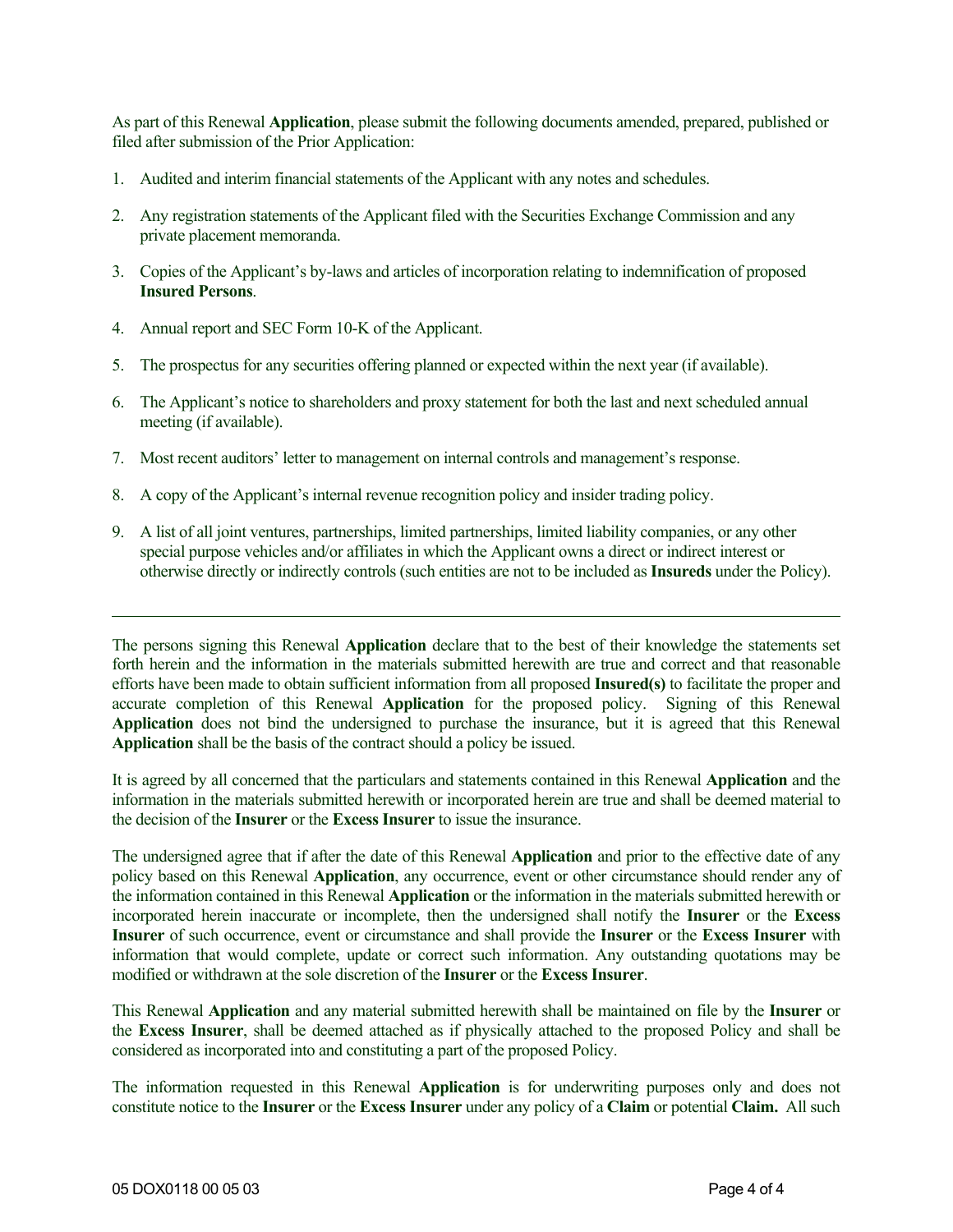notices must be submitted to the **Insurer** or the **Excess Insurer** pursuant to the terms of the Policy, if and when issued.

**NOTICE: ANY PERSON WHO KNOWINGLY OR WITH INTENT TO DEFRAUD OR TO FACILITATE A FRAUD AGAINST ANY INSURANCE COMPANY OR OTHER PERSON SUBMITS AN APPLICATION OR FILES A CLAIM FOR INSURANCE CONTAINING FALSE, DECEPTIVE OR MISLEADING INFORMATION, MAY BE GUILTY OF INSURANCE FRAUD.**

**NOTICE TO ARKANSAS APPLICANTS: "**ANY PERSON WHO KNOWINGLY PRESENTS A FALSE OR FRAUDULENT CLAIM FOR PAYMENT OF A LOSS OR BENEFIT, OR KNOWINGLY PRESENTS FALSE INFORMATION IN AN APPLICATION FOR INSURANCE IS GUILTY OF A CRIME AND MAY BE SUBJECT TO FINES AND CONFINEMENT IN PRISON."

**NOTICE TO COLORADO APPLICANTS**: "IT IS UNLAWFUL TO KNOWINGLY PROVIDE FALSE, INCOMPLETE, OR MISLEADING FACTS OR INFORMATION TO AN INSURANCE COMPANY FOR THE PURPOSE OF DEFRAUDING OR ATTEMPTING TO DEFRAUD THE COMPANY. PENALTIES MAY INCLUDE IMPRISONMENT, FINES, DENIAL OF INSURANCE, AND CIVIL DAMAGES. ANY INSURANCE COMPANY OR AGENT OF AN INSURANCE COMPANY WHO KNOWINGLY PROVIDES FALSE, INCOMPLETE , OR MISLEADING FACTS OR INFORMATION TO A POLICY HOLDER OR CLAIMANT FOR THE PURPOSE OF DEFRAUDING OR ATTEMPTING TO DEFRAUD THE POLICYHOLDER OR CLAIMANT WITH REGARD TO A SETTLEMENT OR AWARD PAYABLE FROM INSURANCE PROCEEDS SHALL BE REPORTED TO THE COLORADO DIVISION OF INSURANCE WITHIN THE DEPARTMENT OF REGULATORY AGENCIES."

**NOTICE OF DISTRICT OF COLUMBIA APPLICANTS**: "IT IS A CRIME TO PROVIDE FALSE OR MISLEADING INFORMATION TO AN INSURER FOR THE PURPOSE OF DEFRAUDING THE INSURER OR ANY OTHER PERSON. PENALTIES INCLUDE IMPRISONMENT AND/OR FINES. IN ADDITION, AN INSURER MAY DENY INSURANCE BENEFITS IF FALSE INFORMATION MATERIALLY RELATED TO A CLAIM WAS PROVIDED BY THE APPLICANT."

**NOTICE TO FLORIDA APPLICANTS**: "ANY PERSON WHO KNOWINGLY AND WITH INTENT TO INJURE, DEFRAUD, OR DECEIVE ANY INSURER FILES A STATEMENT OF CLAIM OR AN APPLICATION CONTAINING ANY FALSE, INCOMPLETE OR MISLEADING INFORMATION IS GUILTY OF A FELONY IN THE THIRD DEGREE."

**NOTICE TO KENTUCKY APPLICANTS**: "ANY PERSON WHO KNOWINGLY AND WITH INTENT TO DEFRAUD ANY INSURANCE COMPANY OR OTHER PERSON FILES AN APPLICATION FOR INSURANCE CONTAINING ANY MATERIALLY FALSE INFORMATION, OR CONCEALS FOR THE PURPOSE OF MISLEADING, INFORMATION CONCERNING ANY FACT MATERIAL THERETO, COMMITS A FRAUDULENT INSURANCE ACT, WHICH IS A CRIME AND SUBJECTS SUCH PERSON TO CRIMINAL AND CIVIL PENALTIES."

**NOTICE TO LOUISIANA APPLICANTS:** "ANY PERSON WHO KNOWINGLY PRESENTS A FALSE OR FRAUDULENT CLAIM FOR PAYMENT OF A LOSS OR BENEFIT OR KNOWINGLY PRESENTS FALSE INFORMATION IN AN APPLICATION FOR INSURANCE IS GUILTY OF A CRIME AND MAY BE SUBJECT TO FINES AND CONFINEMENT IN PRISON."

**NOTICE TO MAINE APPLICANTS:** "IT IS A CRIME TO KNOWINGLY PROVIDE FALSE, INCOMPLETE OR MISLEADING INFORMATION TO AN INSURANCE COMPANY FOR THE PURPOSE OF DEFRAUDING THE COMPANY. PENALTIES MAY INCLUDE IMPRISONMENT, FINES OR A DENIAL OF INSURANCE BENEFITS."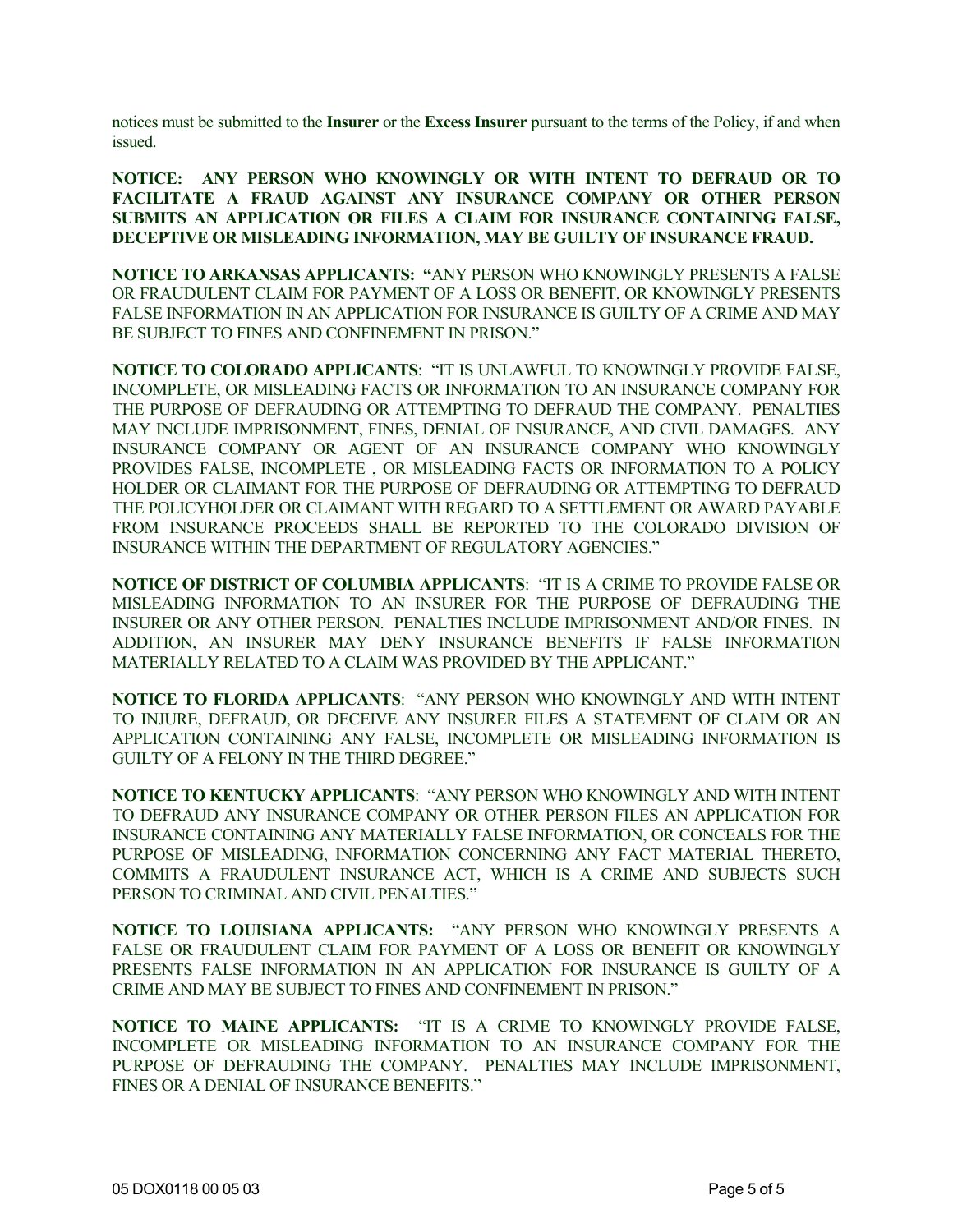**NOTICE TO MINNESOTA APPLICANTS**: "ANY PERSON WHO SUBMITS AN APPLICATION OR FILES A CLAIM WITH INTENT TO DEFRAUD OR HELPS COMMIT A FRAUD AGAINST AN INSURER IS GUILTY OF A CRIME."

**NOTICE TO NEW JERSEY APPLICANTS**: "ANY PERSON WHO INCLUDES ANY FALSE OR MISLEADING INFORMATION ON AN APPLICATION FOR AN INSURANCE POLICY IS SUBJECT TO CRIMINAL AND CIVIL PENALTIES."

**NOTICE TO NEW MEXICO APPLICANTS:** "ANY PERSON WHO KNOWINGLY PRESENTS A FALSE OR FRAUDULENT CLAIM FOR PAYMENT OF A LOSS OR BENEFIT OR KNOWINGLY PRESENTS FALSE INFORMATION IN AN APPLICATION FOR INSURANCE IS GUILTY OF A CRIME AND MAY BE SUBJECT TO FINES AND CRIMINAL PENALTIES."

**NOTICE TO NEW YORK APPLICANTS**: "ANY PERSON WHO KNOWINGLY AND WITH INTENT TO DEFRAUD ANY INSURANCE COMPANY OR OTHER PERSON FILES AN APPLICATION FOR INSURANCE OR STATEMENT OF CLAIMS CONTAINING ANY MATERIALLY FALSE INFORMATION, OR CONCEALS FOR THE PURPOSE OF MISLEADING, INFORMATION CONCERNING ANY FACT MATERIAL THERETO, COMMITS A FRAUDULENT INSURANCE ACT, WHICH IS A CRIME, AND SHALL ALSO BE SUBJECT TO A CIVIL PENALTY NOT TO EXCEED FIVE THOUSAND DOLLARS AND THE STATED VALUE OF THE CLAIM FOR EACH SUCH VIOLATION."

**NOTICE TO OHIO APPLICANTS**: "ANY PERSON WHO, WITH INTENT TO DEFRAUD OR KNOWING THAT HE IS FACILITATING A FRAUD AGAINST AN INSURER, SUBMITS AN APPLICATION OR FILES A CLAIM CONTAINING A FALSE OR DECEPTIVE STATEMENT IS GUILTY OF INSURANCE FRAUD."

**NOTICE TO OKLAHOMA APPLICANTS** "WARNING: ANY PERSON WHO KNOWINGLY, AND WITH INTENT TO INJURE, DEFRAUD OR DECEIVE ANY INSURER, MAKES ANY CLAIM FOR THE PROCEEDS OF AN INSURANCE POLICY CONTAINING ANY FALSE, INCOMPLETE OR MISLEADING INFORMATION IS GUILTY OF A FELONY."

**NOTICE TO PENNSYLVANIA APPLICANTS**: "ANY PERSON WHO KNOWINGLY AND WITH INTENT TO DEFRAUD ANY INSURANCE COMPANY OR OTHER PERSON FILES AN APPLICATION FOR INSURANCE OR STATEMENT OF CLAIM CONTAINING ANY MATERIALLY FALSE INFORMATION OR CONCEALS FOR THE PURPOSE OF MISLEADING, INFORMATION CONCERNING ANY FACT MATERIAL THERETO, COMMITS A FRAUDULENT INSURANCE ACT, WHICH IS A CRIME AND SUBJECTS SUCH PERSON TO CRIMINAL AND CIVIL PENALTIES."

**NOTICE TO TENNESSEE APPLICANTS**: "IT IS A CRIME TO KNOWINGLY PROVIDE FALSE, INCOMPLETE OR MISLEADING INFORMATION TO AN INSURANCE COMPANY FOR THE PURPOSE OF DEFRAUDING THE COMPANY. PENALTIES INCLUDE IMPRISONMENT, FINES AND DENIAL OF INSURANCE BENEFITS."

**NOTICE TO VIRGINIA APPLICANTS**: "IT IS A CRIME TO KNOWINGLY PROVIDE FALSE, INCOMPLETE OR MISLEADING INFORMATION TO AN INSURANCE COMPANY FOR THE PURPOSE OF DEFRAUDING THE COMPANY. PENALTIES INCLUDE IMPRISONMENT, FINES AND DENIAL OF INSURANCE BENEFITS."

This Renewal **Application** must be signed by the Chairman of the Board and the President of the Applicant**.** If the Chairman of the Board and President are the same individual, the Renewal **Application** must also be signed by the Chief Financial Officer, Chief Operating Officer or General Counsel of the Applicant.